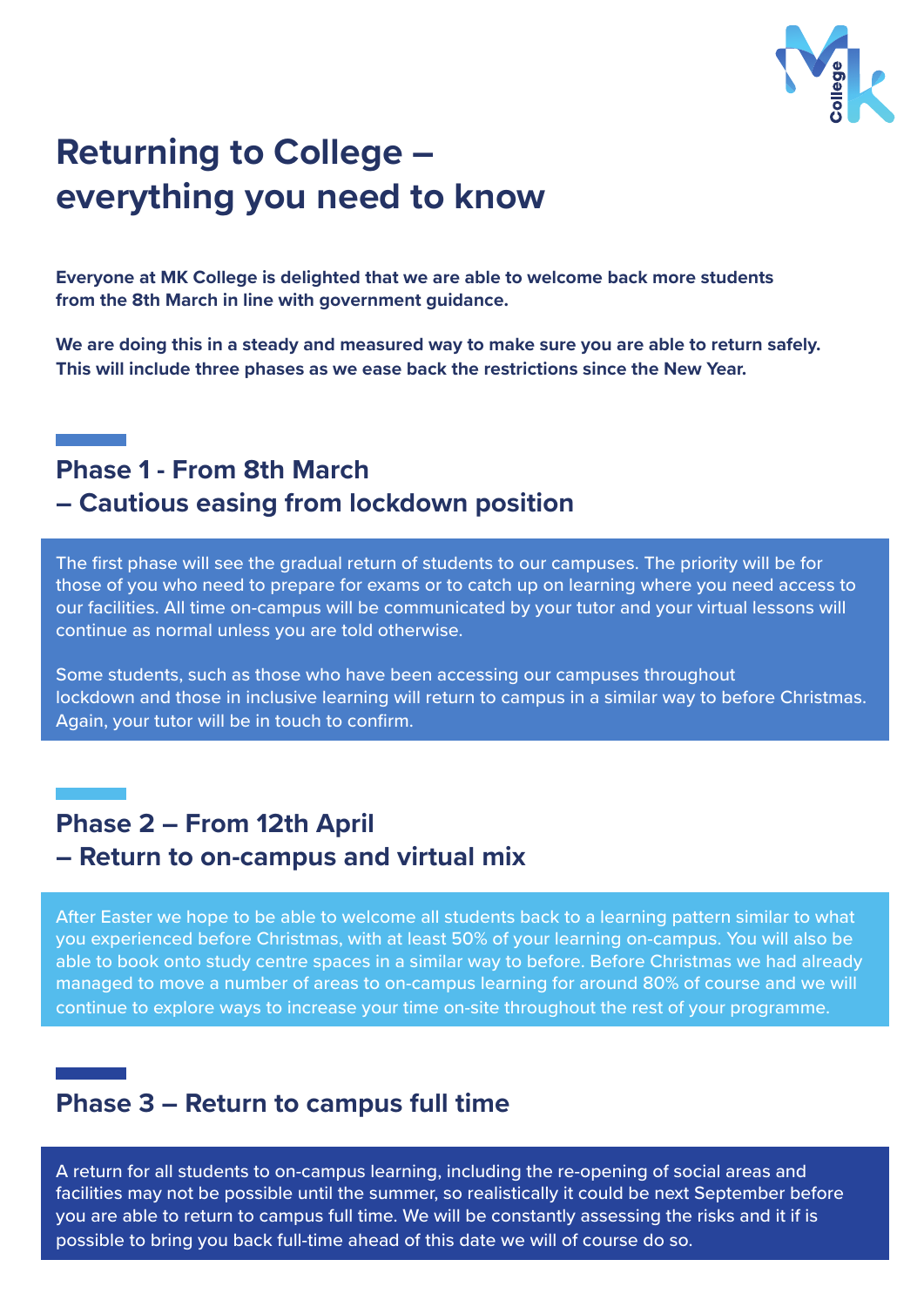# **Testing**

**Coronavirus testing will be one of a key set of measures to help ensure our campuses remain safe for all of us, for the rest of your programme.**

**Testing works by inserting a small swab to the back of your nostril and throat, it may be slightly uncomfortable but is painless.**

**There are three key elements to testing, which are all designed to make the experience as hassle-free as possible, whilst ensuring you understand how to test effectively.**

# **Step 1**

Visit the website address below to give your consent for testing. Whilst testing isn't mandatory it is highly recommended to keep you and those around you safe. You will only need to do this once ahead of your first test.

www.mkcollege.ac.uk/testing

### **Step 2**

The first three times you test, you will do so at one of our testing sites either at the Bletchley or Chaffron Way campus. Here you will administer the test yourself but be supported by our fully trained teams. We have testing booths so the experience will be both safe and private. You will test when you come into college to learn and your tutor will share more information on this when you are invited back to college.

# **Step 3**

Once you have been tested three times within the college, you will continue to test twice a week from home. We will give you testing kits to enable you to do this. Once you have tested it will be important to log your results at:

#### www.mkcollege.ac.uk/testing

If you are unable to test at home, this option will remain available to you throughout the duration of our testing programme.

That's it! You will likely continue with home testing, twice a week throughout the rest of your programme with us.

### IMPORTANT

This type of testing is only designed to pick up cases of Coronavirus from those who have no symptoms. If you feel unwell in any way, please STAY HOME and if you do show symptoms of Coronavirus including a temperature, continuous cough or a lack of taste and / or smell please book a test through the NHS and do not attend a College test site.